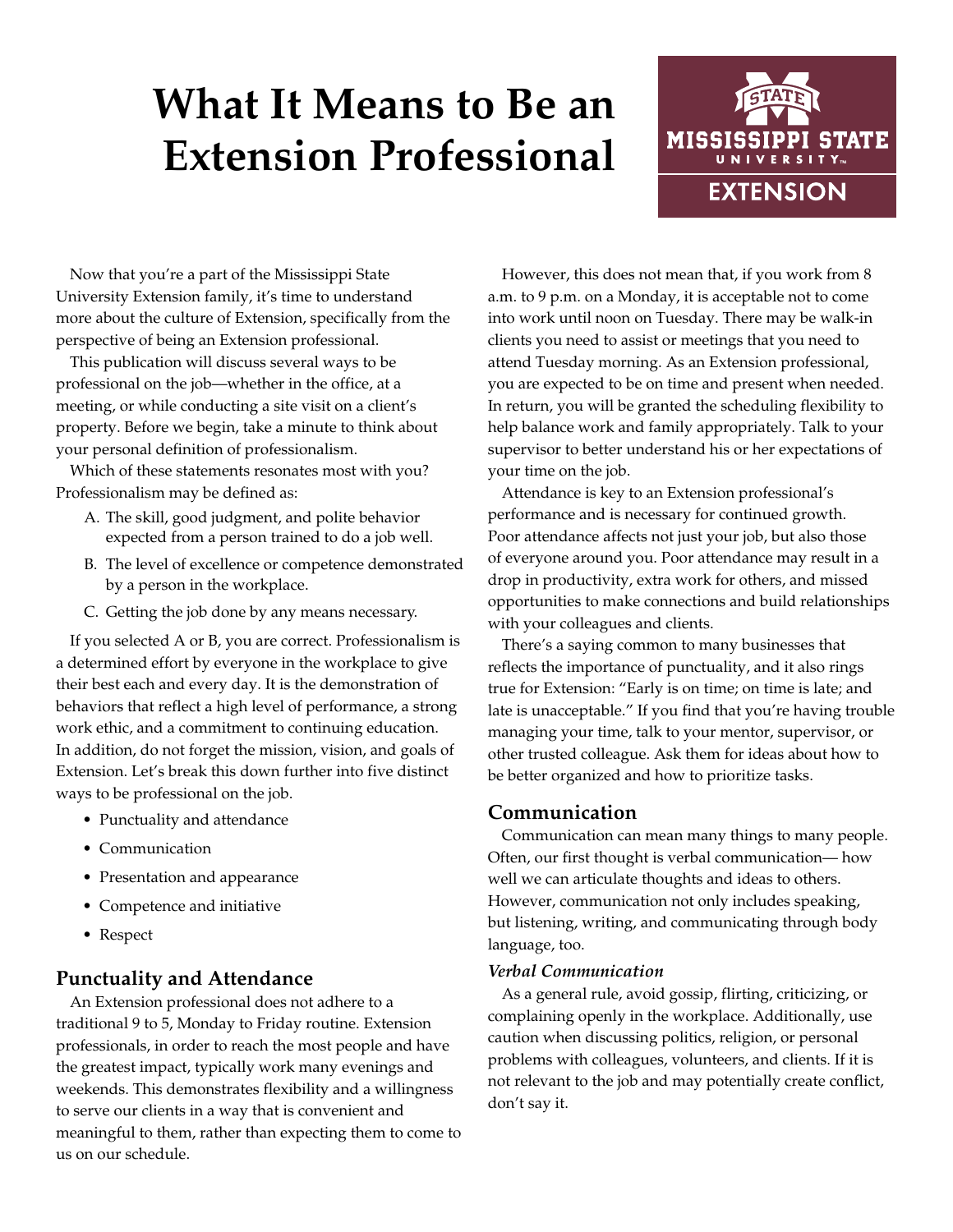Here are some tips for good verbal communication:

- Be clear and concise with your message or questions.
- Think before you speak. Does it really need to be said? Will your words be interpreted in the way you intended?
- Use positive words and phrases.
- Reflect on your conversations by actively listening to what others are saying before forming a response.
- Ask open-ended questions—questions that begin with how, what, or why—to encourage more indepth conversations and get more meaningful information.

#### *Written Communication*

When writing a letter, memo, or email, try to follow the A-B-C rule of thumb. Be ACCURATE with not only identifying the recipient of your communication, but the subject of the communication. Be BRIEF and to the point. Don't waste your time or the recipient's with irrelevant information. Finally, be CLEAR about what you are expecting from the person receiving the communication.

Additionally, use proper grammar. If you're unsure or uncomfortable with your writing, ask someone you trust to read it first and provide input. Carefully proofread, edit, and spell-check, and always rethink your response before hitting send. Most importantly, do not use email if the subject of the communication should be discussed over the phone or in person.

#### *Body Language*

When it comes to body language, you can say a lot. Simple things like your posture, length of eye contact, respect for personal space, and facial expressions often carry much more meaning than the words coming out of your mouth. Be cognizant of not only your body language when you communicate, but also the body language of others.

When in the Extension office, you'll most likely be expected to multi-task. Responding to phone calls and emails while interacting with colleagues, volunteers, and walk-in clients can be demanding. However, it is important to remember to focus and be present, especially when faceto-face with others. Positive, professional body language includes turning away from the computer to acknowledge someone, giving him or her your full attention, making direct eye contact, leaning in to appear interested, and nodding occasionally to demonstrate understanding.

#### **Presentation and Appearance**

The relationship with local clients is the primary vehicle by which an Extension professional successfully navigates the community he or she serves; because of this, perception and first impressions are very important. Long before your clients get to know you, they make decisions about your abilities and credibility, often solely based on how you're dressed or what you say the first time you meet them. Additionally, be mindful that, as an Extension professional, you are a direct representation of Mississippi State University and Extension. All MSU employees are held to an acceptable standard of dress.

When you are asked to dress at a certain level of professional dress as an Extension professional, do you know what that means? A typical day in the life of an Extension professional may cover a variety of locations, people, and activities. As such, you may be required to dress differently throughout the day. Always be prepared for the unexpected.

Let's start with a few examples of unacceptable work wear:

- Cut-off or sleeveless shirts;
- Tops with spaghetti straps; tops that expose excessive cleavage or your stomach; tops that are "see-through";
- T-shirts or sweatshirts with alcohol, drugs, or sexual innuendos;
- Shorts that are above the thigh;
- Leggings in place of pants;
- Jeans that are soiled, frayed, or have holes or rips;
- Beach style flip-flops.

Sweatsuits or athletic gear should also be avoided, unless you're teaching an exercise workshop or participating in a work-related athletic event.

Extension professional dress can be broken down to three levels: business professional, Extension business professional, and Extension business casual.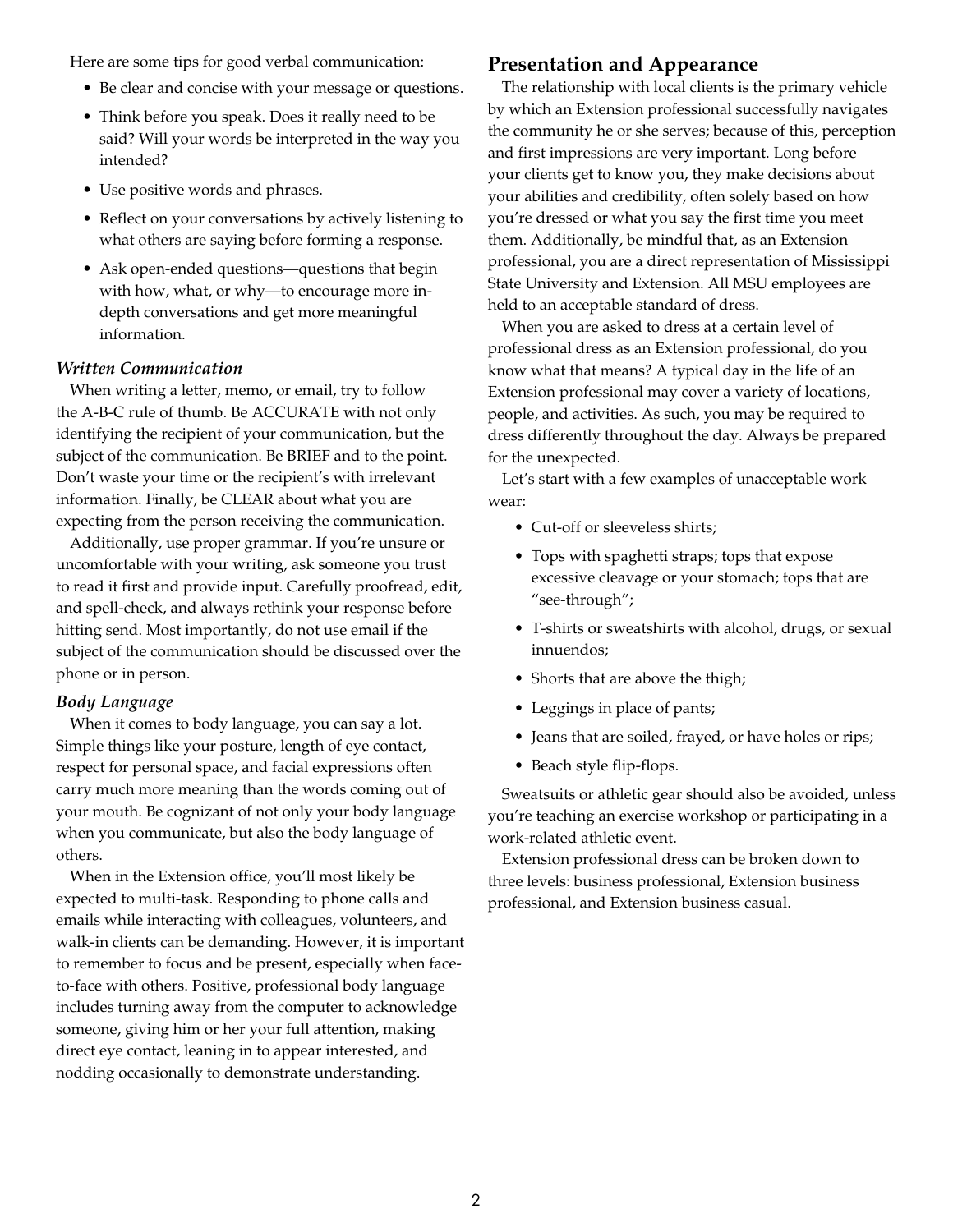#### *Business Professional*

This level is for conservative dress. Examples of venues include interviews and formal affairs (banquets, awards programs, and fundraising events) where highlevel executives or sponsors attend, and dining and/or seating is formal.

#### **Women:**

- Business or pant suit
- Blazer and dress slacks
- Dress and jacket
- Dress shoes

#### **Men:**

- Business suit
- Blazer and dress pants
- Tie
- Dress shoes

#### *Extension Business Professional*

This level is semi-conservative and for a more relaxed professional setting, but it is not casual. It is very appropriate for Extension offices and most events.

For both men and women, clean, non-tattered jeans may be acceptable on some days in the office or when attending events, but they are not appropriate on all occasions.

#### **Women:**

- Dressy sweater or shirt
- Dress pants or khakis
- Moderate length dress or skirt
- Nice shoes

#### **Men:**

- Collared shirt and/or sweater
- Polo shirt
- Dress pants or khakis
- Dress shoes
- No tie is required



#### *Extension Business Casual*

This level is very relaxed and is not to be considered a typical, day-to-day category of dress for the workplace. There are occasional Extension work environments where this dress would be acceptable, such as 4-H camp, farm visits, field days, farmers markets, and similar events.

# **Women:**

- Jeans (non-tattered)
- Shorts (below thigh)
- Capris
- Organizational/ university T-shirts
- Athletic shoes or sandals

#### **Men:**

- Jeans (non-tattered)
- Shorts (below thigh)
- Organizational/university T-shirts
- Athletic shoes

# **Competence and Initiative**

You were hired as an Extension professional for Mississippi State University because you possess the skills and the knowledge to successfully accomplish the job as described. You are being paid for your expertise and abilities and are expected to perform your job duties in an efficient and proficient manner. Additionally, you are expected to keep your skills current by setting goals and identifying and taking advantage of appropriate professional development opportunities, both inside and outside the organization.

Competence is the convergence of knowledge, skills, and attitude to do a job well. However, you must have initiative, too. Extension professionals must demonstrate a good balance between being open to learning and growing professionally, while being independent enough to do what needs to be done without constant instruction. You should complete duties promptly and professionally, demonstrate responsibility and ownership of your actions, and step up when needed to help others on the job.

Another very important aspect of demonstrating initiative is critical thinking. Extension professionals are tasked with helping clients increase their knowledge, improve their practices, and ultimately change their lives for the better. This means they must be skilled at